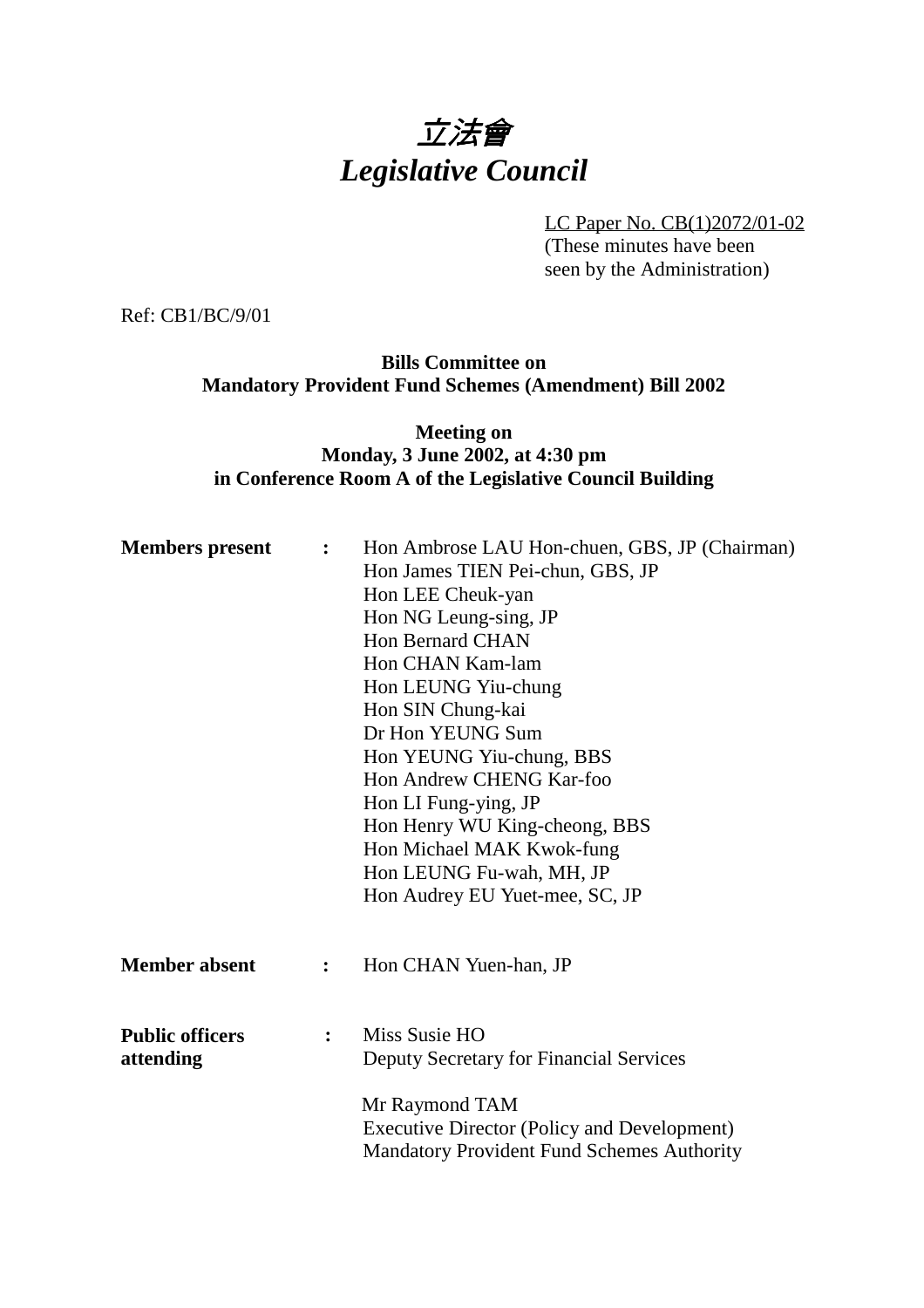| <b>Clerk in attendance</b> | $\ddot{\cdot}$ | Miss Polly YEUNG<br>Chief Assistant Secretary (1)3   |
|----------------------------|----------------|------------------------------------------------------|
| <b>Staff in attendance</b> | $\mathbf{R}$   | Miss Connie FUNG<br><b>Assistant Legal Adviser 3</b> |
|                            |                | Miss Yvonne YU<br>Senior Assistant Secretary (1)4    |

## **I. Confirmation of minutes of meeting** (LC Paper No. CB(1)1889/01-02 - Minutes of meeting held on 28 May 2002)

The minutes of meeting held on 28 May 2002 were confirmed.

## **II. Meeting with the Administration**

The Bill and related papers previously issued

| LC Paper No. CB(3)560/01-02        | - The Bill                                                                                                                  |
|------------------------------------|-----------------------------------------------------------------------------------------------------------------------------|
| LC Paper No. $CB(1)1833/01-02(02)$ | - Marked-up copy of the Bill<br>prepared by the Legal Service<br>Division                                                   |
| File Ref: $G4/49C(2002)V$          | - The Legislative Council Brief on<br>the Bill issued by the Financial<br>Services Bureau on 17 April 2002                  |
| LC Paper No. $LS83/01-02$          | - The Legal Service Division Report<br>on the Bill                                                                          |
| LC Paper No. $CB(1)1792/01-02(01)$ | - Extract of the minutes of the<br>meeting of the Financial Affairs<br>Panel on 7 January 2002 re-<br>circulated            |
| LC Paper No. $CB(1)716/01-02(04)$  | - Discussion paper provided by the<br>Administration for the meeting of<br>the Financial Affairs Panel on 7<br>January 2002 |

2. The Committee deliberated (Index of proceedings attached at **Annex A**).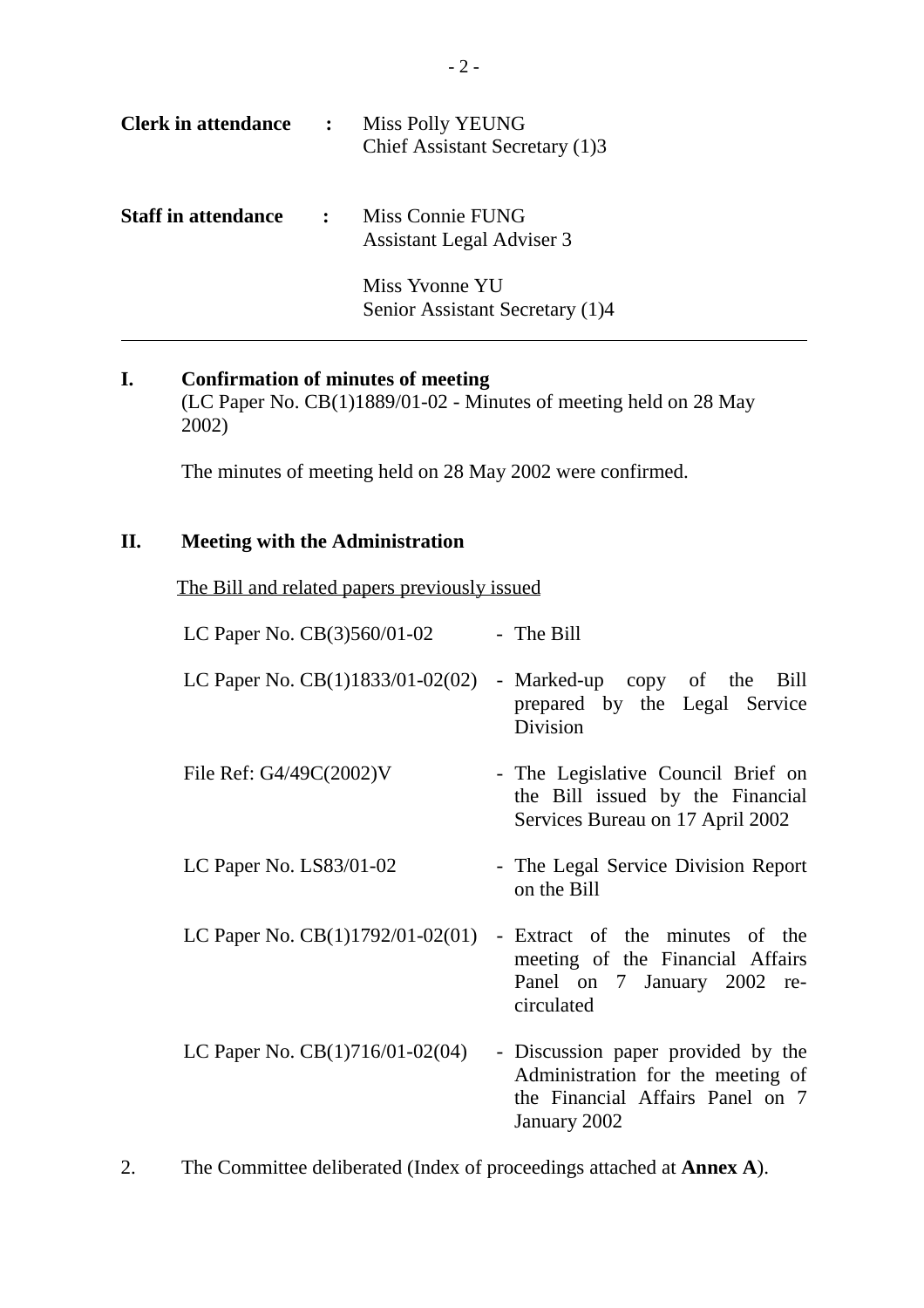3. The Administration undertook to provide the following information/response as appropriate:

Minimum and maximum levels of relevant income for Mandatory Provident Fund (MPF) contributions

- (a) In view of the economic downturn and fall in income of many employees and self-employed persons (SEPs) in recent years, a member queried the Administration's findings that the monthly median income still stood at \$10,000, and that the monthly employment earnings at 90th percentile of the monthly employment earnings distribution had been increased from \$20,000 to \$30,000. The Administration undertook to provide more detailed explanation on the aforesaid findings.
- (b) On the maximum level of relevant income for MPF contributions, the Administration advised that some employees earning over \$20,000 were covered by more generous retirement plans. Moreover, some of the employers had made additional voluntary contributions on top of the MPF mandatory contributions for their higher income employees. As such, keeping the maximum level of relevant income at \$20,000 would unlikely affect the retirement protection for these employees. At the request of a member, the Administration undertook to provide further information on such voluntary contributions arrangements.
- (c) On the minimum level of relevant income for MPF contributions, the Administration advised that at present, about 57 000 relevant employees and SEPs were estimated to be excluded from the contribution net as their relevant income was below the \$4,000 level, and another 56 800 relevant employees and SEPs would be carved out if the minimum level was raised from \$4,000 to \$5,000 per month. In response to a member's query about the accuracy of the aforesaid numbers, the Administration would provide further analysis for members' reference.
- (d) A member pointed out that many MPF scheme members had sustained investment losses due to unfavourable market conditions in the last year or so. This would adversely affect the accrued benefits of those employees who were about to retire. At his request, the Administration would work with the Mandatory Provident Fund Schemes Authority (MPFA) to see whether information could be provided on the age profiles of employees covered by MPF schemes and the estimated level of accrued benefits available to them upon retirement.
- (e) Some members considered that the minimum level of relevant income for MPF contributions should be further raised to \$6,000 to lessen the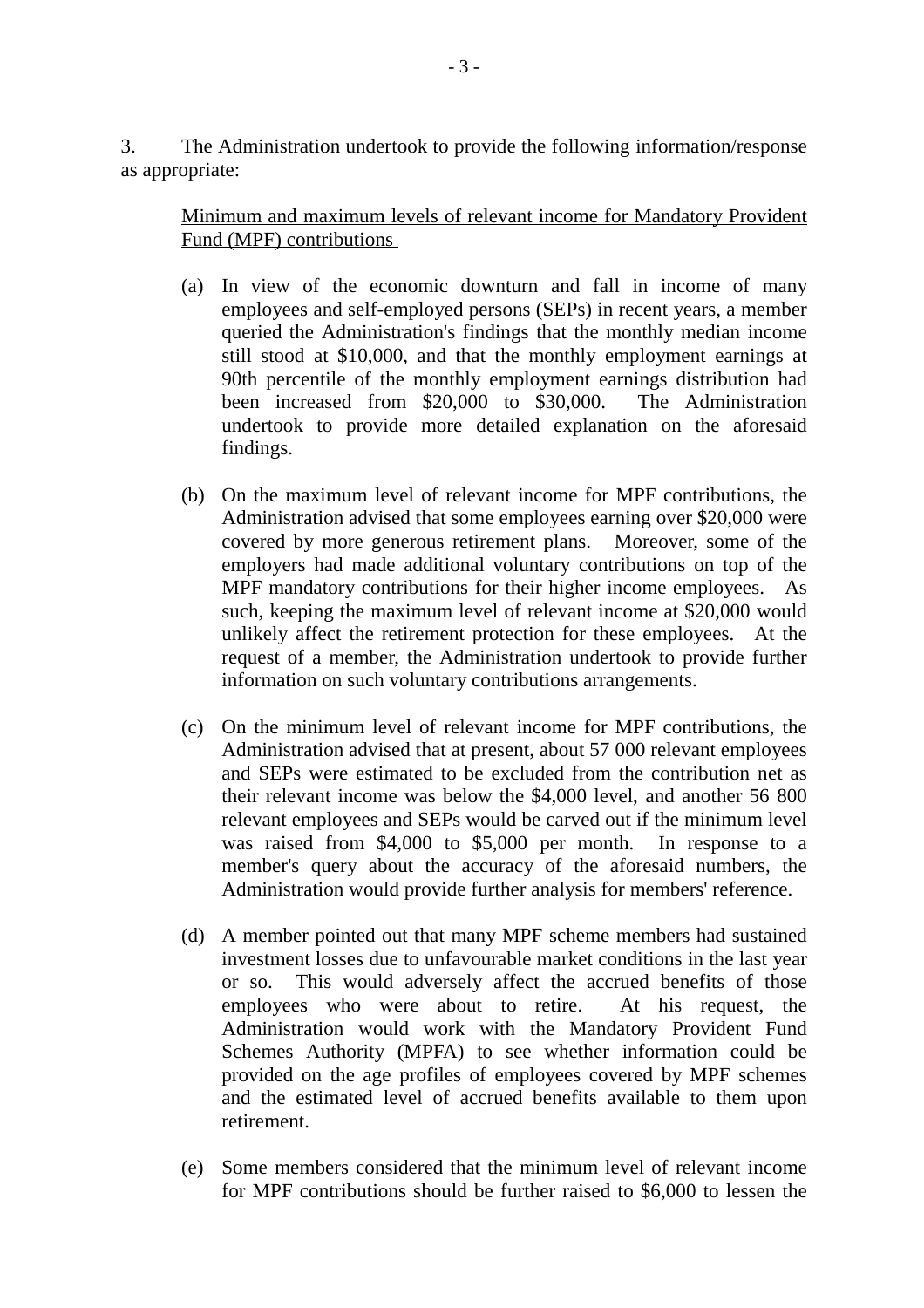financial burden of MPF contributions on lower income employees and SEPs. If the minimum level of relevant income for MPF contributions was set at \$5,000, the monthly take home pay of an employee with income of \$5,000 per month would be reduced by \$250 while that of an employee with income of \$6,000 per month would be reduced by \$300 to provide for the MPF contributions. At the request of a member to gauge the impact of the above reductions in take home pay on the standard of living of the lower income employees, the Administration said that the Government Economist would be consulted on whether certain projections in this respect could be provided.

Enhanced protection for scheme members

- (f) Members noted that in order to step up enforcement action, the Administration proposed to change the prosecution time-bar for nonenrolment in MPF schemes and non-payment of MPF contributions by the employer from six months after the occurrence of the offence to six months after the discovery of the offence by, or coming to the notice of, MPFA. At members' request, the Administration would provide the number of cases for which prosecution could not be taken out because of the expiry of the existing six-month time-bar.
- (g) At a member's request, the Administration would provide the number of cases in which the employer had failed to enrol his employees in MPF schemes and the number of cases where the employer still failed to take remedial action after conviction.
- (h) On the time-bar for prosecution of offences, the Administration would advise whether there were provisions in other ordinances similar to proposed section 43B(4) of the Bill in which the six-month period started to count from the discovery of the offences by the enforcement authority, not from the occurrence of the offence.
- (i) The Administration would seek legal advice on the appropriateness or otherwise of imposing a fixed penalty on the offence of non-enrolment in MPF schemes.
- (j) Referring to the offence provision in proposed section 43B(3), some members sought confirmation on whether the fine/penalty stipulated therein was the maximum fine/penalty and it would be up to the court to award the actual level of penalty. The Administration undertook to confirm this point.

## Consultation

(k) Having regard to a member's concern about the representativeness of the committees and employer organizations which had been consulted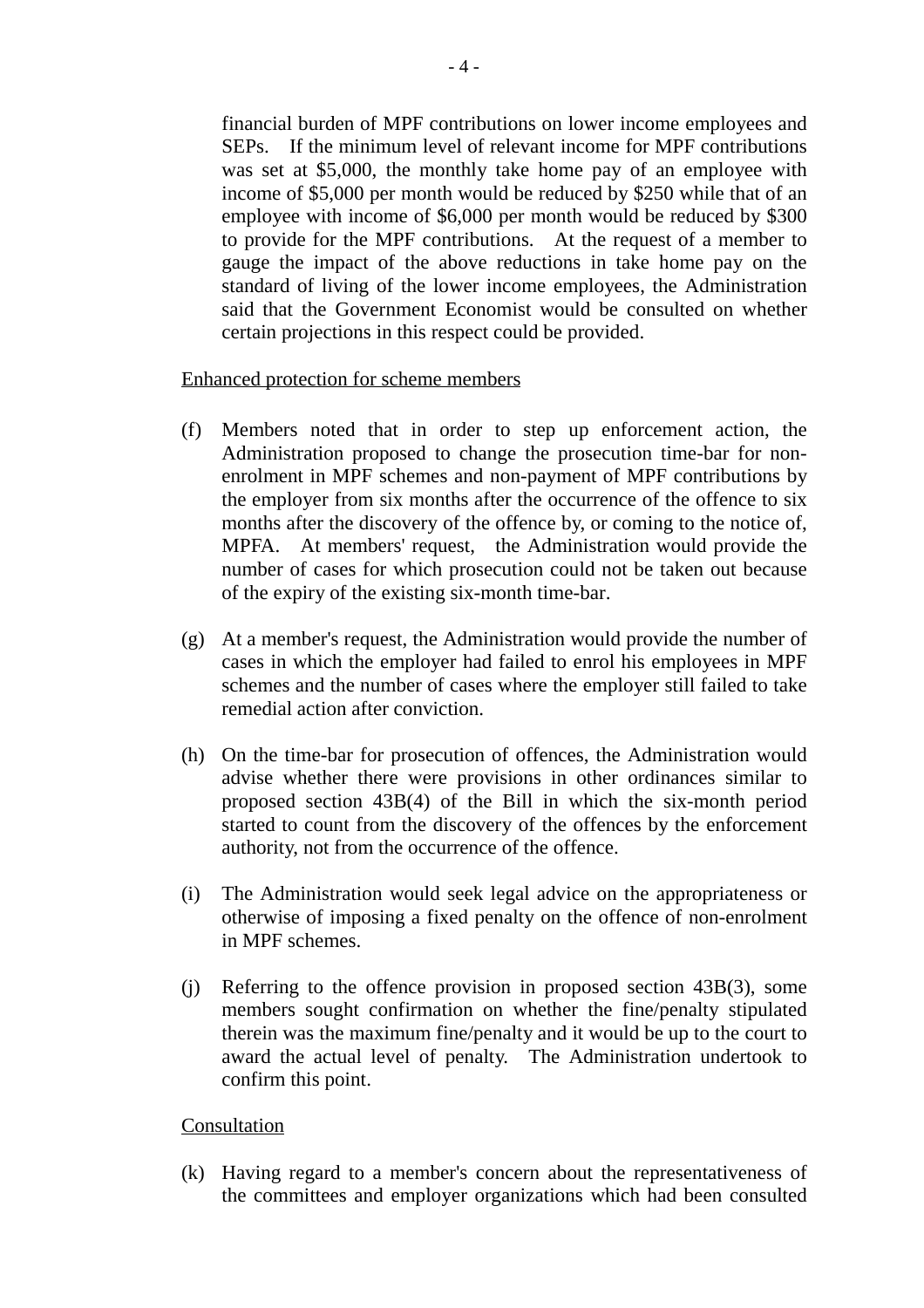on the Bill, the Administration would provide the membership lists of the relevant committees including the MPF Schemes Advisory Committee and the MPF Industry Schemes Committee, as well as the employer organizations which had been consulted.

(l) In response to a member's enquiry on whether the Labour Advisory Board (LAB) had been consulted/notified of the proposed arrangements contained in the Bill, the Deputy Secretary for Financial Services would confirm whether the Administration's paper for the meeting of the Financial Affairs Panel to discuss the subject had also been issued to the LAB.

4. On the Administration's intention to pass the Bill within the current legislative session, members said that whilst they would try their best to study the Bill expeditiously, they also stressed the need for detailed and careful scrutiny of the proposed provisions and cautioned against any hasty approach.

## **III. Any other business**

5. Members agreed that for the time being, the Bills Committee would not invite deputations to attend meetings to give views as various stakeholders had been consulted on the Bill at different forums.

6. The Chairman consulted members on the dates of future meetings. The Committee agreed to hold the next five meetings as follows:

| Date                     | <b>Time</b>       |
|--------------------------|-------------------|
| 11 June 2002 (Tuesday)   | 8:30am            |
| 12 June 2002 (Wednesday) | 8:30 am           |
| 19 June 2002 (Wednesday) | 8:30 am           |
| 21 June 2002 (Friday)    | 10:45 am          |
| 24 June 2002 (Monday)    | $4:30 \text{ pm}$ |

7. There being no other business, the meeting ended at 6:30 pm.

Legislative Council Secretariat 20 June 2002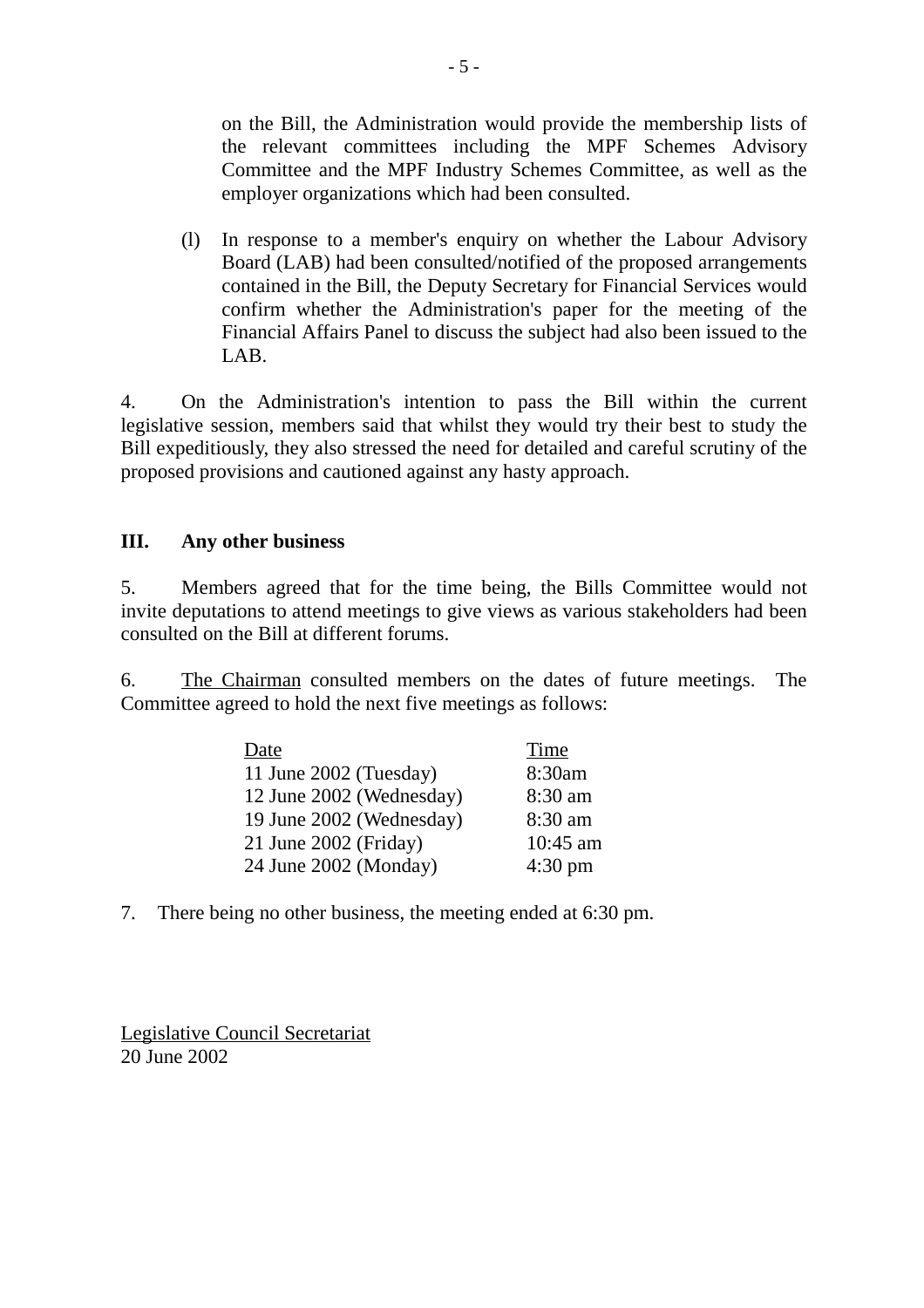## **Proceedings of the meeting of the Bills Committee on Mandatory Provident Fund Schemes (Amendment) Bill 2002**

# **on Monday, 3 June 2002 at 4:30 pm in Conference Room A of the Legislative Council Building**

| <b>Time</b> | <b>Speaker</b>   | Subject(s)                           | <b>Action</b> |
|-------------|------------------|--------------------------------------|---------------|
|             |                  |                                      | required      |
| $000001 -$  | Chairman         | - Confirmation of minutes<br>of      |               |
| 000033      |                  | meeting held on 28 May 2002          |               |
| $000033 -$  | Chairman         | - The Administration's intention to  |               |
| 000519      | Administration   | pass the Bill within the current     |               |
|             | Members          | legislative session                  |               |
|             |                  | - Dates of future meetings           |               |
| $000519 -$  | Mr James TIEN    | - Mr TIEN was concerned that the     |               |
| 000944      | Chairman         | Bills Committee might not have       |               |
|             | Administration   | enough time to complete the          |               |
|             |                  | scrutiny of the Bill within the      |               |
|             |                  | current legislative session          |               |
| $000944 -$  | Mr SIN Chung-kai | - Cautioned<br>against<br>hasty<br>a |               |
| 001047      |                  | approach in examining the Bill       |               |
| $001047 -$  | Chairman         | - Concluded that whilst members      |               |
| 001129      |                  | would try their best to study the    |               |
|             |                  | Bill expeditiously, it was also      |               |
|             |                  | necessary to study the Bill in       |               |
|             |                  | detail and carefully. He also        |               |
|             |                  | cautioned against any<br>hasty       |               |
|             |                  | approach                             |               |
| $001129 -$  | Ms LI Fung-ying  | - Agreed with the Chairman's view    |               |
| 001144      |                  |                                      |               |
| $001144 -$  | Chairman         | - Dates of next five meetings fixed  |               |
| 001733      | Members          |                                      |               |
| $001733 -$  | Chairman         | - Discussion to follow the topics in |               |
| 002403      |                  | the LegCo Brief (File Ref:           |               |
|             |                  | $G4/49C(2002)V$ issued by the        |               |
|             |                  | Administration                       |               |
| $002403 -$  | Mr James TIEN    | Mechanism to adjust the minimum      |               |
| 002800      | Administration   | and maximum levels of relevant       |               |
|             |                  | income for Mandatory Provident       |               |
|             |                  | Fund (MPF) contributions             |               |
|             |                  | Administration<br>- The<br>would     | Admin         |
|             |                  | provide detailed explanation on      |               |
|             |                  | its findings that the median         |               |
|             |                  | income still stood at \$10,000 per   |               |
|             |                  | month despite the general decline    |               |
|             |                  | in wages since 1997; and that the    |               |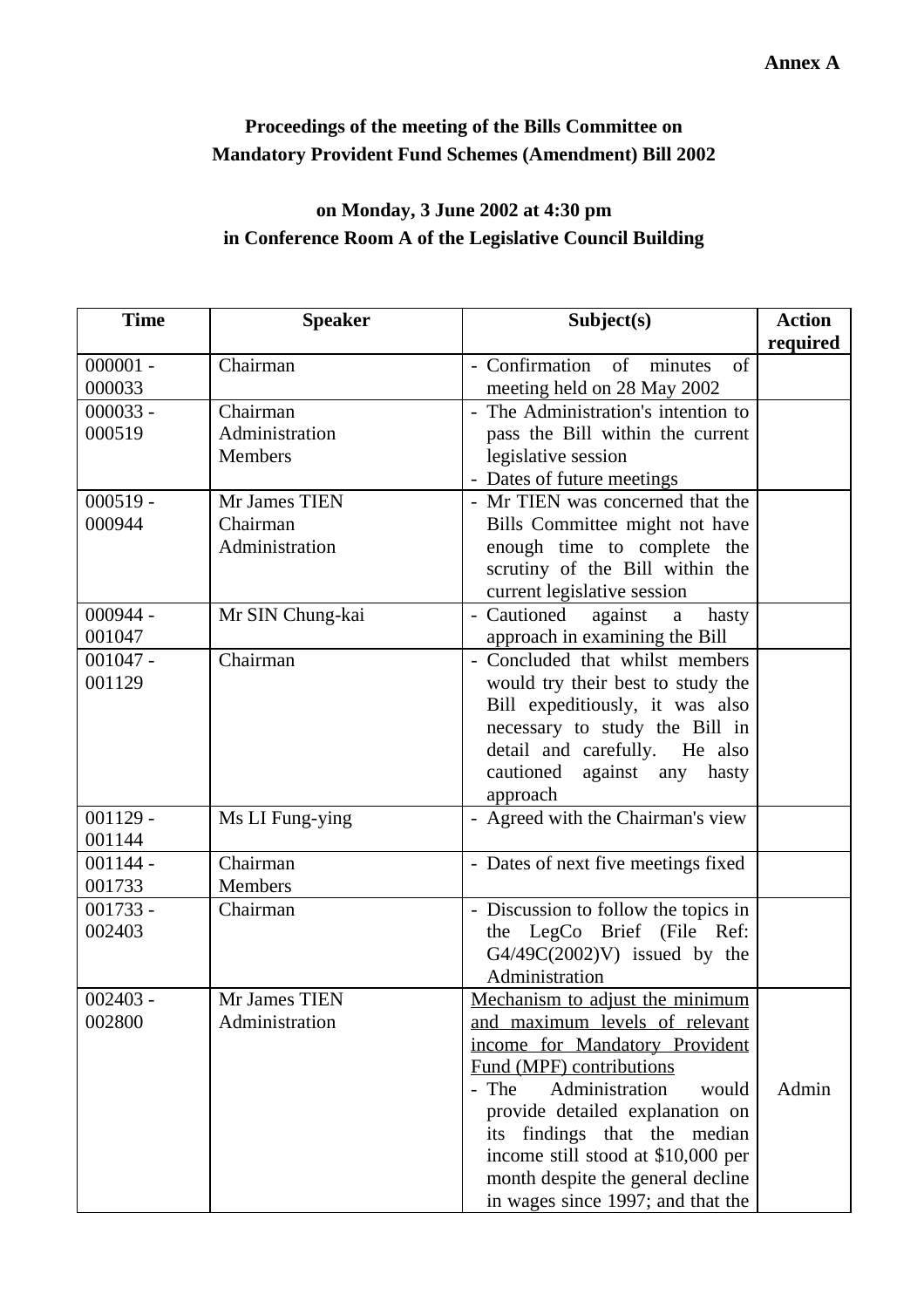|                      |                                      | monthly employment earnings at<br>90th percentile of the monthly<br>employment earnings distribution<br>had increased from \$20,000 to                                                                                                                                                                                                                                                                                                                                                                                                                                                                              |  |
|----------------------|--------------------------------------|---------------------------------------------------------------------------------------------------------------------------------------------------------------------------------------------------------------------------------------------------------------------------------------------------------------------------------------------------------------------------------------------------------------------------------------------------------------------------------------------------------------------------------------------------------------------------------------------------------------------|--|
| $002800 -$<br>003750 | Mr Andrew CHENG<br>Administration    | \$30,000<br>of the<br>- Members<br>Democratic<br>Party considered<br>60%,<br>that<br>instead of 50% of the monthly<br>median<br>should<br>income<br>be<br>adopted as the basis to adjust the<br>minimum level of relevant<br>income for MPF contributions<br>- Rationale of<br>adopting<br>the<br>monthly employment earnings at<br>90th percentile of the monthly<br>employment earnings distribution<br>the<br>basis to<br>adjust the<br>as<br>maximum level of relevant<br>income for MPF contributions<br>adjustment<br>- Future<br>of<br>the<br>minimum and maximum levels<br>of relevant income would require |  |
| $003750 -$<br>004223 | Mr CHAN Kam-lam<br>Administration    | approval of the LegCo<br>adopting<br>- Feasibility<br>of<br>the<br>average income level over the<br>four years before each review as<br>the adjustment basis to minimize<br>substantial fluctuations caused by<br>volatile economic conditions                                                                                                                                                                                                                                                                                                                                                                      |  |
| $004223 -$<br>004553 | Mr LEE Cheuk-yan<br>Administration   | - Feasibility of further raising the<br>of<br>minimum<br>level<br>relevant<br>income to \$6,000 to lessen the<br>of<br>financial<br>burden<br><b>MPF</b><br>contributions on lower income<br>employees and self employed<br>persons (SEPs)                                                                                                                                                                                                                                                                                                                                                                          |  |
| $004553 -$<br>005217 | Mr LEUNG Yiu-chung<br>Administration | - Feasibility of adopting 60% of<br>the monthly median income as<br>the basis to adjust the minimum<br>level of relevant income<br>- Double standard<br>adopted<br>in<br>determining the maximum and<br>of relevant<br>minimum levels<br>income<br>The Administration advised that<br>$\overline{\phantom{a}}$<br>some employees earning more<br>than \$20,000 per month were<br>covered<br>by<br>more<br>generous                                                                                                                                                                                                  |  |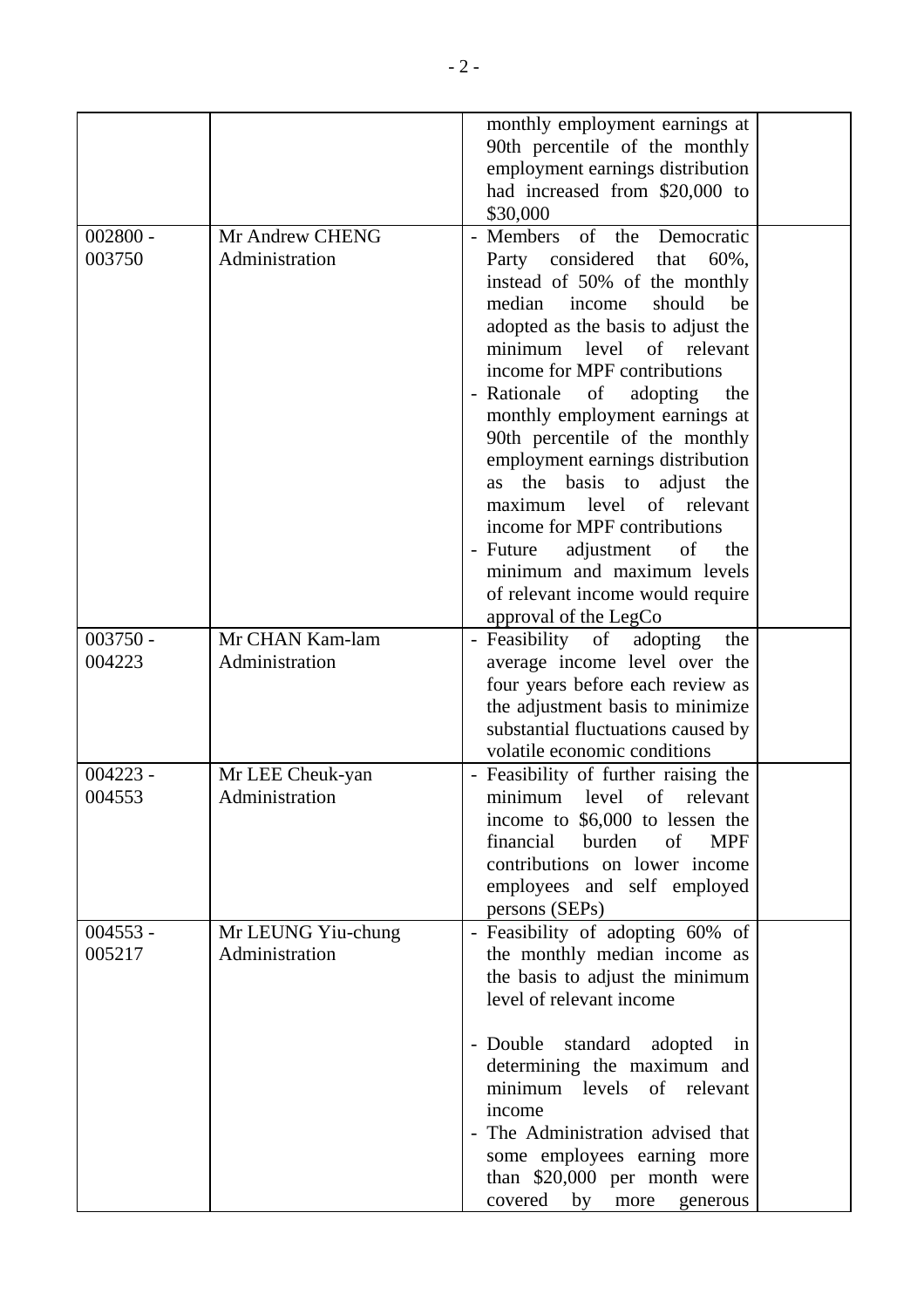|            |                                 | retirement plans and some of the                       |       |
|------------|---------------------------------|--------------------------------------------------------|-------|
|            |                                 | employers had made additional                          |       |
|            |                                 | voluntary contributions on top of                      |       |
|            |                                 | <b>MPF</b><br>the<br>mandatory                         |       |
|            |                                 | contributions<br>for<br>these                          | Admin |
|            |                                 | employees                                              |       |
|            |                                 | Administration<br>- The<br>would                       |       |
|            |                                 | provide further information on                         |       |
|            |                                 | voluntary contributions<br>such                        |       |
|            |                                 | arrangements                                           |       |
| $005217 -$ | Mr LEUNG Fu-wah                 | - Mr LEUNG advised that he did                         |       |
| 005439     | <b>Mandatory Provident Fund</b> | have<br>strong views<br>not<br>on                      |       |
|            | Schemes Authority (MPFA)        | adopting 50% or 60% of the                             |       |
|            | Administration                  | median income as the basis for                         |       |
|            |                                 | adjustment                                             |       |
| $005439 -$ | Mr James TIEN                   | Administration<br>- The<br>would                       | Admin |
| 010024     | Administration                  | provide further analysis on the                        |       |
|            |                                 | number of employed persons                             |       |
|            |                                 | affected if the minimum level of                       |       |
|            |                                 | \$4,000,<br>relevant income was                        |       |
|            |                                 | \$5,000, \$6,000 and \$7,000                           |       |
|            |                                 | - The Administration explained                         |       |
|            |                                 | that while the Labour Advisory                         |       |
|            |                                 |                                                        |       |
|            |                                 | Board (LAB) had not been<br>consulted, the MPF Schemes |       |
|            |                                 |                                                        |       |
|            |                                 | Operation Review Committee                             |       |
|            |                                 | (Review Committee), the MPF                            |       |
|            |                                 | Schemes Advisory Committee                             |       |
|            |                                 | and the MPF Industry Schemes                           |       |
|            |                                 | Committee<br>agreed<br>the<br>to                       |       |
|            |                                 | proposed amendments                                    |       |
| $010024 -$ | Mr LEUNG Yiu-chung              | that investment<br>- On concerns                       | Admin |
| 010535     | Administration                  | unfavourable<br>due<br>losses<br>to                    |       |
|            |                                 | market conditions would affect                         |       |
|            |                                 | the accrued benefits of those                          |       |
|            |                                 | employees about to retire, the                         |       |
|            |                                 | Administration would work with                         |       |
|            |                                 | <b>MPFA</b><br>whether<br>to<br>see                    |       |
|            |                                 | information could be provided on                       |       |
|            |                                 | the age profiles of employees                          |       |
|            |                                 | covered by MPF schemes and the                         |       |
|            |                                 | estimated level<br>$\sigma f$<br>accrued               |       |
|            |                                 | benefits available to them upon                        |       |
|            |                                 | retirement                                             |       |
|            |                                 | - The Administration advised that                      |       |
|            |                                 | from $1983-2001$ , the average                         |       |
|            |                                 | investment return of retirement                        |       |
|            |                                 | funds was about 11.6%                                  |       |
| $010535 -$ | Mr Bernard CHAN                 | - The<br>choice<br>of<br>investment                    |       |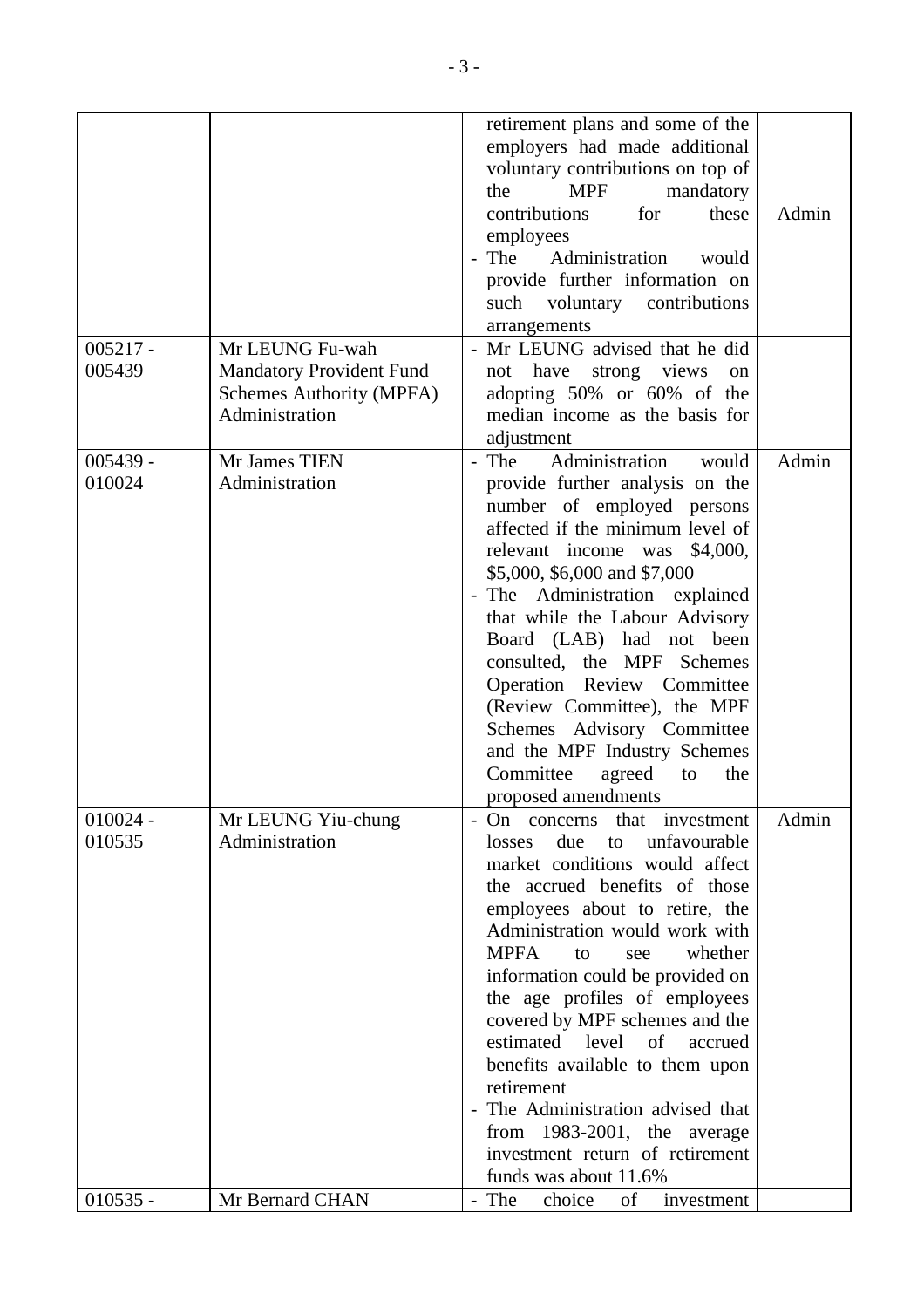| scheme members might affect the<br>level of investment returns<br>Admin<br>$010726 -$<br>Mr LEUNG Fu-wah<br>- In order to gauge the impact of<br>010848<br>Administration<br>the reduction in take home pay<br>arising from<br>\$5,000<br>versus<br>\$6,000 as the minimum level of<br>relevant income, the Government<br>Economist would be consulted<br>on whether certain projections<br>could be provided<br>$010848 -$<br>Chairman<br>- On Mr TIEN's query about the<br>010951<br>Mr James TIEN<br>accuracy of the numbers of<br>Administration<br>employees and SEPs earning<br>below the \$4,000 level and the<br>\$5,000 level, the Administration<br>advised that the number did not<br>include domestic helpers<br>Chairman<br>$010951 -$<br>Enhanced protection for MPF<br>012755<br><b>MPFA</b><br>scheme members<br>Mr James TIEN<br>- Proposed use of the interest<br>derived from monies-in-transit<br>Admin<br>$012755 -$<br>Chairman<br>- In response to Mr TIEN's query<br>Administration<br>013015<br>about the lack of consultation<br>Mr James TIEN<br>with LAB, the Deputy Secretary<br>for Financial Services would<br>confirm<br>whether<br>the<br>Administration's paper for the<br>Financial Affairs Panel to discuss<br>the subject had also been issued<br>to the LAB<br>$013015 -$<br>Mr LEE Cheuk-yan<br>- Mr LEE supported the proposed<br>Administration<br>013245<br>amendment to the prosecution<br>Chairman<br>time-bar for non-enrolment in<br>MPF schemes and non-payment<br>of MPF contributions by the<br>employer<br>Administration<br>- The<br>Admin<br>would<br>provide the number of cases for<br>which the prosecution could not<br>be taken out because of the<br>expiry of the existing six-month<br>time-bar | 010726     |                 | portfolios by individual MPF       |       |
|-------------------------------------------------------------------------------------------------------------------------------------------------------------------------------------------------------------------------------------------------------------------------------------------------------------------------------------------------------------------------------------------------------------------------------------------------------------------------------------------------------------------------------------------------------------------------------------------------------------------------------------------------------------------------------------------------------------------------------------------------------------------------------------------------------------------------------------------------------------------------------------------------------------------------------------------------------------------------------------------------------------------------------------------------------------------------------------------------------------------------------------------------------------------------------------------------------------------------------------------------------------------------------------------------------------------------------------------------------------------------------------------------------------------------------------------------------------------------------------------------------------------------------------------------------------------------------------------------------------------------------------------------------------------------------------------------------------------------------------------------------------|------------|-----------------|------------------------------------|-------|
|                                                                                                                                                                                                                                                                                                                                                                                                                                                                                                                                                                                                                                                                                                                                                                                                                                                                                                                                                                                                                                                                                                                                                                                                                                                                                                                                                                                                                                                                                                                                                                                                                                                                                                                                                             |            |                 |                                    |       |
|                                                                                                                                                                                                                                                                                                                                                                                                                                                                                                                                                                                                                                                                                                                                                                                                                                                                                                                                                                                                                                                                                                                                                                                                                                                                                                                                                                                                                                                                                                                                                                                                                                                                                                                                                             |            |                 |                                    |       |
|                                                                                                                                                                                                                                                                                                                                                                                                                                                                                                                                                                                                                                                                                                                                                                                                                                                                                                                                                                                                                                                                                                                                                                                                                                                                                                                                                                                                                                                                                                                                                                                                                                                                                                                                                             |            |                 |                                    |       |
|                                                                                                                                                                                                                                                                                                                                                                                                                                                                                                                                                                                                                                                                                                                                                                                                                                                                                                                                                                                                                                                                                                                                                                                                                                                                                                                                                                                                                                                                                                                                                                                                                                                                                                                                                             |            |                 |                                    |       |
|                                                                                                                                                                                                                                                                                                                                                                                                                                                                                                                                                                                                                                                                                                                                                                                                                                                                                                                                                                                                                                                                                                                                                                                                                                                                                                                                                                                                                                                                                                                                                                                                                                                                                                                                                             |            |                 |                                    |       |
|                                                                                                                                                                                                                                                                                                                                                                                                                                                                                                                                                                                                                                                                                                                                                                                                                                                                                                                                                                                                                                                                                                                                                                                                                                                                                                                                                                                                                                                                                                                                                                                                                                                                                                                                                             |            |                 |                                    |       |
|                                                                                                                                                                                                                                                                                                                                                                                                                                                                                                                                                                                                                                                                                                                                                                                                                                                                                                                                                                                                                                                                                                                                                                                                                                                                                                                                                                                                                                                                                                                                                                                                                                                                                                                                                             |            |                 |                                    |       |
|                                                                                                                                                                                                                                                                                                                                                                                                                                                                                                                                                                                                                                                                                                                                                                                                                                                                                                                                                                                                                                                                                                                                                                                                                                                                                                                                                                                                                                                                                                                                                                                                                                                                                                                                                             |            |                 |                                    |       |
|                                                                                                                                                                                                                                                                                                                                                                                                                                                                                                                                                                                                                                                                                                                                                                                                                                                                                                                                                                                                                                                                                                                                                                                                                                                                                                                                                                                                                                                                                                                                                                                                                                                                                                                                                             |            |                 |                                    |       |
|                                                                                                                                                                                                                                                                                                                                                                                                                                                                                                                                                                                                                                                                                                                                                                                                                                                                                                                                                                                                                                                                                                                                                                                                                                                                                                                                                                                                                                                                                                                                                                                                                                                                                                                                                             |            |                 |                                    |       |
|                                                                                                                                                                                                                                                                                                                                                                                                                                                                                                                                                                                                                                                                                                                                                                                                                                                                                                                                                                                                                                                                                                                                                                                                                                                                                                                                                                                                                                                                                                                                                                                                                                                                                                                                                             |            |                 |                                    |       |
|                                                                                                                                                                                                                                                                                                                                                                                                                                                                                                                                                                                                                                                                                                                                                                                                                                                                                                                                                                                                                                                                                                                                                                                                                                                                                                                                                                                                                                                                                                                                                                                                                                                                                                                                                             |            |                 |                                    |       |
|                                                                                                                                                                                                                                                                                                                                                                                                                                                                                                                                                                                                                                                                                                                                                                                                                                                                                                                                                                                                                                                                                                                                                                                                                                                                                                                                                                                                                                                                                                                                                                                                                                                                                                                                                             |            |                 |                                    |       |
|                                                                                                                                                                                                                                                                                                                                                                                                                                                                                                                                                                                                                                                                                                                                                                                                                                                                                                                                                                                                                                                                                                                                                                                                                                                                                                                                                                                                                                                                                                                                                                                                                                                                                                                                                             |            |                 |                                    |       |
|                                                                                                                                                                                                                                                                                                                                                                                                                                                                                                                                                                                                                                                                                                                                                                                                                                                                                                                                                                                                                                                                                                                                                                                                                                                                                                                                                                                                                                                                                                                                                                                                                                                                                                                                                             |            |                 |                                    |       |
|                                                                                                                                                                                                                                                                                                                                                                                                                                                                                                                                                                                                                                                                                                                                                                                                                                                                                                                                                                                                                                                                                                                                                                                                                                                                                                                                                                                                                                                                                                                                                                                                                                                                                                                                                             |            |                 |                                    |       |
|                                                                                                                                                                                                                                                                                                                                                                                                                                                                                                                                                                                                                                                                                                                                                                                                                                                                                                                                                                                                                                                                                                                                                                                                                                                                                                                                                                                                                                                                                                                                                                                                                                                                                                                                                             |            |                 |                                    |       |
|                                                                                                                                                                                                                                                                                                                                                                                                                                                                                                                                                                                                                                                                                                                                                                                                                                                                                                                                                                                                                                                                                                                                                                                                                                                                                                                                                                                                                                                                                                                                                                                                                                                                                                                                                             |            |                 |                                    |       |
|                                                                                                                                                                                                                                                                                                                                                                                                                                                                                                                                                                                                                                                                                                                                                                                                                                                                                                                                                                                                                                                                                                                                                                                                                                                                                                                                                                                                                                                                                                                                                                                                                                                                                                                                                             |            |                 |                                    |       |
|                                                                                                                                                                                                                                                                                                                                                                                                                                                                                                                                                                                                                                                                                                                                                                                                                                                                                                                                                                                                                                                                                                                                                                                                                                                                                                                                                                                                                                                                                                                                                                                                                                                                                                                                                             |            |                 |                                    |       |
|                                                                                                                                                                                                                                                                                                                                                                                                                                                                                                                                                                                                                                                                                                                                                                                                                                                                                                                                                                                                                                                                                                                                                                                                                                                                                                                                                                                                                                                                                                                                                                                                                                                                                                                                                             |            |                 |                                    |       |
|                                                                                                                                                                                                                                                                                                                                                                                                                                                                                                                                                                                                                                                                                                                                                                                                                                                                                                                                                                                                                                                                                                                                                                                                                                                                                                                                                                                                                                                                                                                                                                                                                                                                                                                                                             |            |                 |                                    |       |
|                                                                                                                                                                                                                                                                                                                                                                                                                                                                                                                                                                                                                                                                                                                                                                                                                                                                                                                                                                                                                                                                                                                                                                                                                                                                                                                                                                                                                                                                                                                                                                                                                                                                                                                                                             |            |                 |                                    |       |
|                                                                                                                                                                                                                                                                                                                                                                                                                                                                                                                                                                                                                                                                                                                                                                                                                                                                                                                                                                                                                                                                                                                                                                                                                                                                                                                                                                                                                                                                                                                                                                                                                                                                                                                                                             |            |                 |                                    |       |
|                                                                                                                                                                                                                                                                                                                                                                                                                                                                                                                                                                                                                                                                                                                                                                                                                                                                                                                                                                                                                                                                                                                                                                                                                                                                                                                                                                                                                                                                                                                                                                                                                                                                                                                                                             |            |                 |                                    |       |
|                                                                                                                                                                                                                                                                                                                                                                                                                                                                                                                                                                                                                                                                                                                                                                                                                                                                                                                                                                                                                                                                                                                                                                                                                                                                                                                                                                                                                                                                                                                                                                                                                                                                                                                                                             |            |                 |                                    |       |
|                                                                                                                                                                                                                                                                                                                                                                                                                                                                                                                                                                                                                                                                                                                                                                                                                                                                                                                                                                                                                                                                                                                                                                                                                                                                                                                                                                                                                                                                                                                                                                                                                                                                                                                                                             |            |                 |                                    |       |
|                                                                                                                                                                                                                                                                                                                                                                                                                                                                                                                                                                                                                                                                                                                                                                                                                                                                                                                                                                                                                                                                                                                                                                                                                                                                                                                                                                                                                                                                                                                                                                                                                                                                                                                                                             |            |                 |                                    |       |
|                                                                                                                                                                                                                                                                                                                                                                                                                                                                                                                                                                                                                                                                                                                                                                                                                                                                                                                                                                                                                                                                                                                                                                                                                                                                                                                                                                                                                                                                                                                                                                                                                                                                                                                                                             |            |                 |                                    |       |
|                                                                                                                                                                                                                                                                                                                                                                                                                                                                                                                                                                                                                                                                                                                                                                                                                                                                                                                                                                                                                                                                                                                                                                                                                                                                                                                                                                                                                                                                                                                                                                                                                                                                                                                                                             |            |                 |                                    |       |
|                                                                                                                                                                                                                                                                                                                                                                                                                                                                                                                                                                                                                                                                                                                                                                                                                                                                                                                                                                                                                                                                                                                                                                                                                                                                                                                                                                                                                                                                                                                                                                                                                                                                                                                                                             |            |                 |                                    |       |
|                                                                                                                                                                                                                                                                                                                                                                                                                                                                                                                                                                                                                                                                                                                                                                                                                                                                                                                                                                                                                                                                                                                                                                                                                                                                                                                                                                                                                                                                                                                                                                                                                                                                                                                                                             |            |                 |                                    |       |
|                                                                                                                                                                                                                                                                                                                                                                                                                                                                                                                                                                                                                                                                                                                                                                                                                                                                                                                                                                                                                                                                                                                                                                                                                                                                                                                                                                                                                                                                                                                                                                                                                                                                                                                                                             |            |                 |                                    |       |
|                                                                                                                                                                                                                                                                                                                                                                                                                                                                                                                                                                                                                                                                                                                                                                                                                                                                                                                                                                                                                                                                                                                                                                                                                                                                                                                                                                                                                                                                                                                                                                                                                                                                                                                                                             |            |                 |                                    |       |
|                                                                                                                                                                                                                                                                                                                                                                                                                                                                                                                                                                                                                                                                                                                                                                                                                                                                                                                                                                                                                                                                                                                                                                                                                                                                                                                                                                                                                                                                                                                                                                                                                                                                                                                                                             |            |                 |                                    |       |
|                                                                                                                                                                                                                                                                                                                                                                                                                                                                                                                                                                                                                                                                                                                                                                                                                                                                                                                                                                                                                                                                                                                                                                                                                                                                                                                                                                                                                                                                                                                                                                                                                                                                                                                                                             |            |                 |                                    |       |
|                                                                                                                                                                                                                                                                                                                                                                                                                                                                                                                                                                                                                                                                                                                                                                                                                                                                                                                                                                                                                                                                                                                                                                                                                                                                                                                                                                                                                                                                                                                                                                                                                                                                                                                                                             |            |                 |                                    |       |
|                                                                                                                                                                                                                                                                                                                                                                                                                                                                                                                                                                                                                                                                                                                                                                                                                                                                                                                                                                                                                                                                                                                                                                                                                                                                                                                                                                                                                                                                                                                                                                                                                                                                                                                                                             |            |                 |                                    |       |
|                                                                                                                                                                                                                                                                                                                                                                                                                                                                                                                                                                                                                                                                                                                                                                                                                                                                                                                                                                                                                                                                                                                                                                                                                                                                                                                                                                                                                                                                                                                                                                                                                                                                                                                                                             |            |                 |                                    |       |
|                                                                                                                                                                                                                                                                                                                                                                                                                                                                                                                                                                                                                                                                                                                                                                                                                                                                                                                                                                                                                                                                                                                                                                                                                                                                                                                                                                                                                                                                                                                                                                                                                                                                                                                                                             |            |                 |                                    |       |
|                                                                                                                                                                                                                                                                                                                                                                                                                                                                                                                                                                                                                                                                                                                                                                                                                                                                                                                                                                                                                                                                                                                                                                                                                                                                                                                                                                                                                                                                                                                                                                                                                                                                                                                                                             |            |                 |                                    |       |
|                                                                                                                                                                                                                                                                                                                                                                                                                                                                                                                                                                                                                                                                                                                                                                                                                                                                                                                                                                                                                                                                                                                                                                                                                                                                                                                                                                                                                                                                                                                                                                                                                                                                                                                                                             |            |                 |                                    |       |
|                                                                                                                                                                                                                                                                                                                                                                                                                                                                                                                                                                                                                                                                                                                                                                                                                                                                                                                                                                                                                                                                                                                                                                                                                                                                                                                                                                                                                                                                                                                                                                                                                                                                                                                                                             |            |                 |                                    |       |
|                                                                                                                                                                                                                                                                                                                                                                                                                                                                                                                                                                                                                                                                                                                                                                                                                                                                                                                                                                                                                                                                                                                                                                                                                                                                                                                                                                                                                                                                                                                                                                                                                                                                                                                                                             |            |                 |                                    |       |
|                                                                                                                                                                                                                                                                                                                                                                                                                                                                                                                                                                                                                                                                                                                                                                                                                                                                                                                                                                                                                                                                                                                                                                                                                                                                                                                                                                                                                                                                                                                                                                                                                                                                                                                                                             | $013245 -$ | Ms LI Fung-ying | - The Administration was requested | Admin |
| Administration<br>to provide the number of cases in<br>013443                                                                                                                                                                                                                                                                                                                                                                                                                                                                                                                                                                                                                                                                                                                                                                                                                                                                                                                                                                                                                                                                                                                                                                                                                                                                                                                                                                                                                                                                                                                                                                                                                                                                                               |            |                 |                                    |       |
| which the employer had failed to<br>Chairman                                                                                                                                                                                                                                                                                                                                                                                                                                                                                                                                                                                                                                                                                                                                                                                                                                                                                                                                                                                                                                                                                                                                                                                                                                                                                                                                                                                                                                                                                                                                                                                                                                                                                                                |            |                 |                                    |       |
| enrol his employees in MPF                                                                                                                                                                                                                                                                                                                                                                                                                                                                                                                                                                                                                                                                                                                                                                                                                                                                                                                                                                                                                                                                                                                                                                                                                                                                                                                                                                                                                                                                                                                                                                                                                                                                                                                                  |            |                 |                                    |       |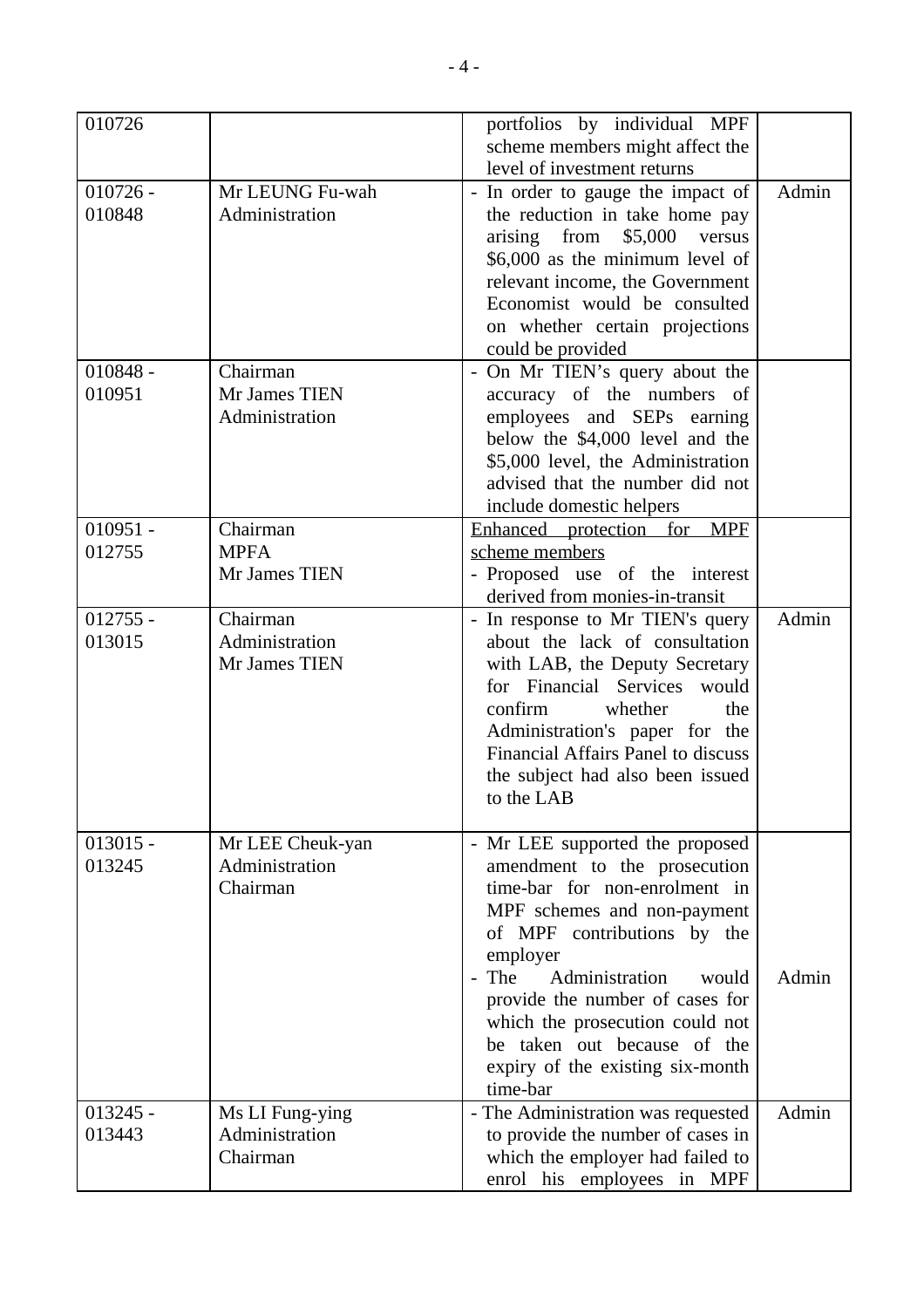|            |                 | schemes and the number of cases                             |       |
|------------|-----------------|-------------------------------------------------------------|-------|
|            |                 | where the employer still failed to                          |       |
|            |                 | remedial<br>action<br>after<br>take                         |       |
|            |                 | conviction                                                  |       |
|            |                 | - Ms LI raised concern about the                            |       |
|            |                 | deterrent effect of the proposed                            |       |
|            |                 | daily penalty of \$500                                      |       |
| $013443 -$ | Mr LEUNG Fu-wah | - Enquired about the existing                               |       |
| 013940     | Administration  | mechanism for ensuring<br>that                              |       |
|            | <b>MPFA</b>     | employers<br><b>MPF</b><br>make                             |       |
|            |                 | contributions,<br>and<br>was                                |       |
|            |                 | particularly concerned about the                            |       |
|            |                 | situation where the employees'                              |       |
|            |                 | <b>MPF</b><br>contributions<br>were                         |       |
|            |                 | deducted from their wages but                               |       |
|            |                 | not remitted to the trustee.<br>The                         |       |
|            |                 | situation would worsen if the                               |       |
|            |                 | subsequently<br>company<br>was                              |       |
|            |                 | wound up                                                    |       |
|            |                 | - The Administration advised that                           |       |
|            |                 | employees'<br><b>MPF</b><br>the                             |       |
|            |                 | contributions deducted from their                           |       |
|            |                 | wages but not remitted to the                               |       |
|            |                 | trustee would be treated as wages                           |       |
|            |                 | owed to the employees and they                              |       |
|            |                 | might apply for assistance from                             |       |
|            |                 | the Protection of Wages<br>on                               |       |
|            |                 | Insolvency Fund upon winding                                |       |
|            |                 | up of the company                                           |       |
|            |                 | - MPFA advised that in case of                              |       |
|            |                 | doubt, employees should report                              |       |
|            |                 | to MPFA and it would carry out                              |       |
|            |                 | investigation<br>and<br>where                               |       |
|            |                 | necessary, take out prosecution                             |       |
| $013940 -$ | Mr Andrew CHENG | view<br>$\sigma$ f<br>Mr<br><b>CHENG's</b><br>$-$ In        | Admin |
| 014501     | <b>MPFA</b>     | the<br>Administration<br>proposal,                          |       |
|            | Administration  | would seek legal advice on the                              |       |
|            | Chairman        | appropriateness or otherwise of                             |       |
|            |                 | imposing a fixed penalty on the                             |       |
|            |                 | offences of non-enrolment in                                |       |
|            |                 | <b>MPF</b> schemes                                          |       |
|            |                 | The Administration would advise<br>$\overline{\phantom{a}}$ | Admin |
|            |                 | whether there were provisions in                            |       |
|            |                 | ordinances<br>similar<br>other<br>$\mathbf{t}$              |       |
|            |                 | proposed section $43B(4)$ of the                            |       |
|            |                 | Bill in which the six-month time-                           |       |
|            |                 | bar started to count from the                               |       |
|            |                 | discovery of the offences by the                            |       |
|            |                 | enforcement authority, not from                             |       |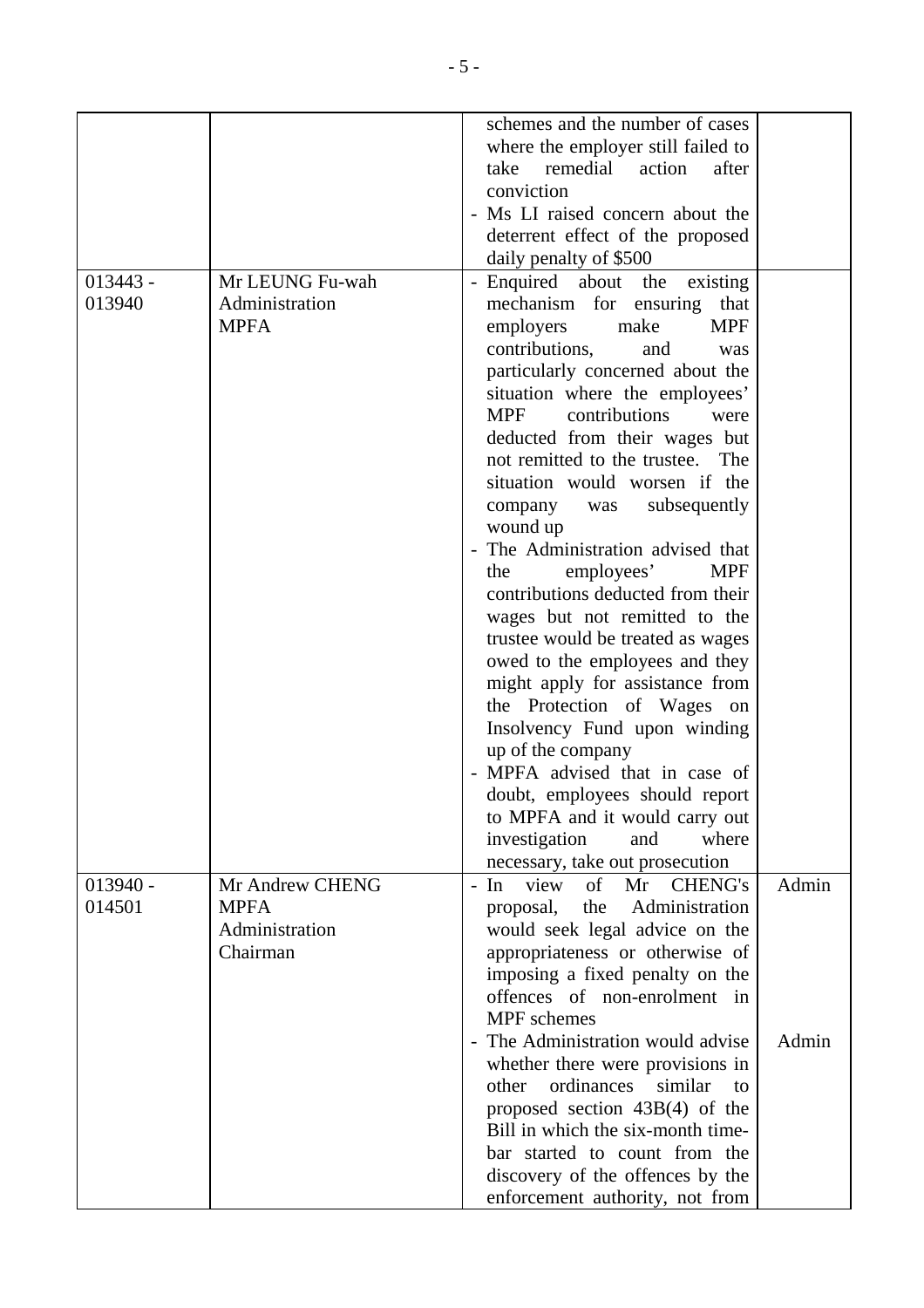|            |                  | the occurrence of the offence                                    |       |
|------------|------------------|------------------------------------------------------------------|-------|
| $014501 -$ | Mr LEE Cheuk-yan | - On the offence provision in                                    | Admin |
| 014849     | Administration   | proposed section $43B(3)$ , the                                  |       |
|            | Chairman         | Administration would confirm                                     |       |
|            |                  | whether<br>the<br>fine/penalty                                   |       |
|            |                  | stipulated therein<br>the<br>was                                 |       |
|            |                  | maximum<br>fine/penalty<br>and                                   |       |
|            |                  | would be up to the court to award                                |       |
|            |                  | the actual level of penalty                                      |       |
| $014849 -$ | Mr Andrew CHENG  | - Mr CHENG and Mr<br><b>TIEN</b>                                 |       |
| 014853     | Administration   | considered that as drafted, the                                  |       |
|            | Chairman         | fine/penalty<br>stipulated<br>in                                 |       |
|            | Mr James TIEN    | proposed section 43B(3) was the                                  |       |
|            |                  | maximum fine/penalty that could                                  |       |
|            |                  | be imposed by the court                                          |       |
| $014853 -$ | Chairman         | - Requested the Administration to                                | Admin |
| 014917     |                  | provide information/response as                                  |       |
|            |                  | appropriate                                                      |       |
|            |                  | - Sought members' views<br><sub>on</sub>                         |       |
|            |                  | whether deputations should be                                    |       |
|            |                  | invited to attend meetings to give                               |       |
|            |                  | views on the Bill                                                |       |
|            |                  |                                                                  |       |
| $014917 -$ | Ms LI Fung-ying  | - For the time being, it might not                               |       |
| 014955     |                  | be necessary to invite deputations                               |       |
|            |                  | to attend meetings to give views                                 |       |
|            |                  | as various stakeholders had been                                 |       |
|            |                  | consulted at different forums                                    |       |
| $014955 -$ | Mr James TIEN    | Membership list of the Review                                    |       |
| 015036     | Chairman         | Committee<br>provided<br>in<br>the                               |       |
|            |                  | LegCo Brief                                                      |       |
| $015036 -$ | Mr LEUNG Fu-wah  | - Agreed with Ms LI Fung-ying's                                  |       |
| 015114     |                  | view                                                             |       |
| $015114 -$ | Mr James TIEN    | - Having regard to Mr TIEN's                                     | Admin |
| 015423     | Administration   | about<br>the<br>concern                                          |       |
|            | <b>MPFA</b>      | representativeness<br>of<br>the                                  |       |
|            | Chairman         | committees<br>and<br>employers                                   |       |
|            |                  | organizations, the Administration                                |       |
|            |                  | would provide the membership<br>lists of the relevant committees |       |
|            |                  |                                                                  |       |
|            |                  | including the MPF Schemes<br>Advisory Committee and the          |       |
|            |                  | <b>MPF</b><br>Industry<br>Schemes                                |       |
|            |                  |                                                                  |       |
|            |                  | Committee, as well as employer<br>organizations which had been   |       |
|            |                  | consulted                                                        |       |
| $015423 -$ | Mr LEE Cheuk-yan | - Agreed that the Bills Committee                                |       |
| 015451     |                  | would<br>invite<br>seek<br>not<br>to                             |       |
|            |                  |                                                                  |       |